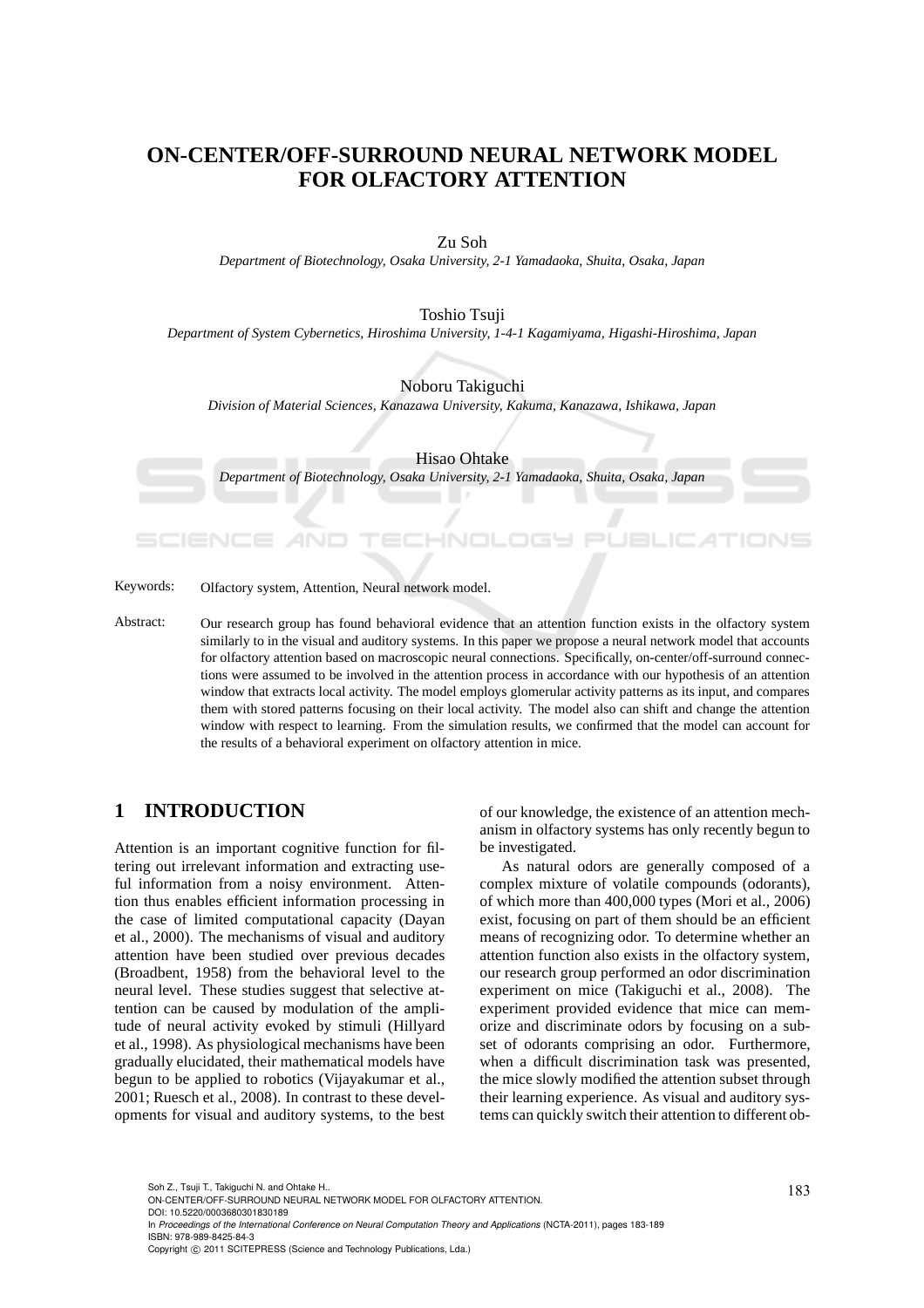

Figure 1: Y-maze.

jects, from this viewpoint the attention function in the olfactory system is different from that in the visual and auditory systems.

Although an attention function was found at the behavioral level, its mechanism at the neural level is not clear. As current technology does not allow the exhaustive measurement and interpretating of neural activity, building a mathematical model is a perspective approach to this problem. Most previous olfactory models were built with the aim of accounting for neural dynamics (Cleland and Sethupathy, 2006) and background segmentation (Li and Hertz, 2000); however, a model to account for the attention mechanism has not yet been proposed. Against this background, we previously proposed an attention model that could predict perceptual similarity between odors (Soh et al., 2009); however, several assumptions employed in the model were not realistic, and the model could not explain shifts and changes in attention. In this paper, we propose an olfactory attention model taking the macroscopic neural connections in the olfactory system into account. The model employs neural activity evoked on the glomeruli as its input and predicts the odor discrimination ability of mice resulting from their attention function. In addition, we demonstrate that the discrimination ability predicted by the model has a similar tendency to that observed in experiments.

## **2 EXPERIMENT ON OLFACTORY ATTENTION**

To elucidate the attention mechanism in the olfactory system, our research group performed an odor discrimination experiment on mice (Takiguchi et al., 2008) using different mixtures of three types of odorant: isoamyl acetate (IA), ethyl butyrate (EB), and Citral (Ci). In the experiment, the subject mice were prompted to discriminate between a water-rewarded odor [IA, Ci, EB] and odors composed of different



combinations. In this section we review the procedure and experimental results.

The experiment employed a Y-maze assay, which uses a Y-shaped channel as shown in Figure 1. At the end S, there is a small chamber with a gate (starting box) separated from the channel to trap the subject. The other ends E1 and E2 have attached odor boxes, which transmit odors into the channel, and water feeders to provide the reward. During the experiment the subject mice were prohibited from drinking water except as a reward.

A trial started with setting the rewarded odor [IA, Ci, EB] and an unrewarded odor in the two odor boxes. The subject was then placed in the starting box. When the gate opened, the subject could run through the channel and choose one of the branches of the channel depending on the response to the odor. The subject was allowed to drink water from the water feeder next to the rewarded odor, otherwise it was returned to the starting box immediately. This trial was repeated 24 times in a day, referred to as one session.

After the subjects were trained to form an association between the rewarded odor [IA, Ci, EB] and water in the first several sessions, the subjects were required to discriminate between the rewarded odor and unrewarded odors. Figure 2 shows the average discrimination rate of eight subjects in the first 12 trials and the following 12 trials in a session. The discrimination rate of 46.9% against odor [IA, EB] in the first 12 trials implies that the subjects considered odor [IA, EB] as the rewarded odor, since a discrimination rate of 50% would be expected as a result of random selection. In the following 12 trials, however, the subjects became more able to discriminate between these odors since the average discrimination rate increased to 66.7%. This suggests that when the association between water and the rewarded odor [IA, Ci, EB] was made, the subjects only paid attention to the odorants IA and EB. Subsequently, the attention of the mice changed, enabling them to perform cor-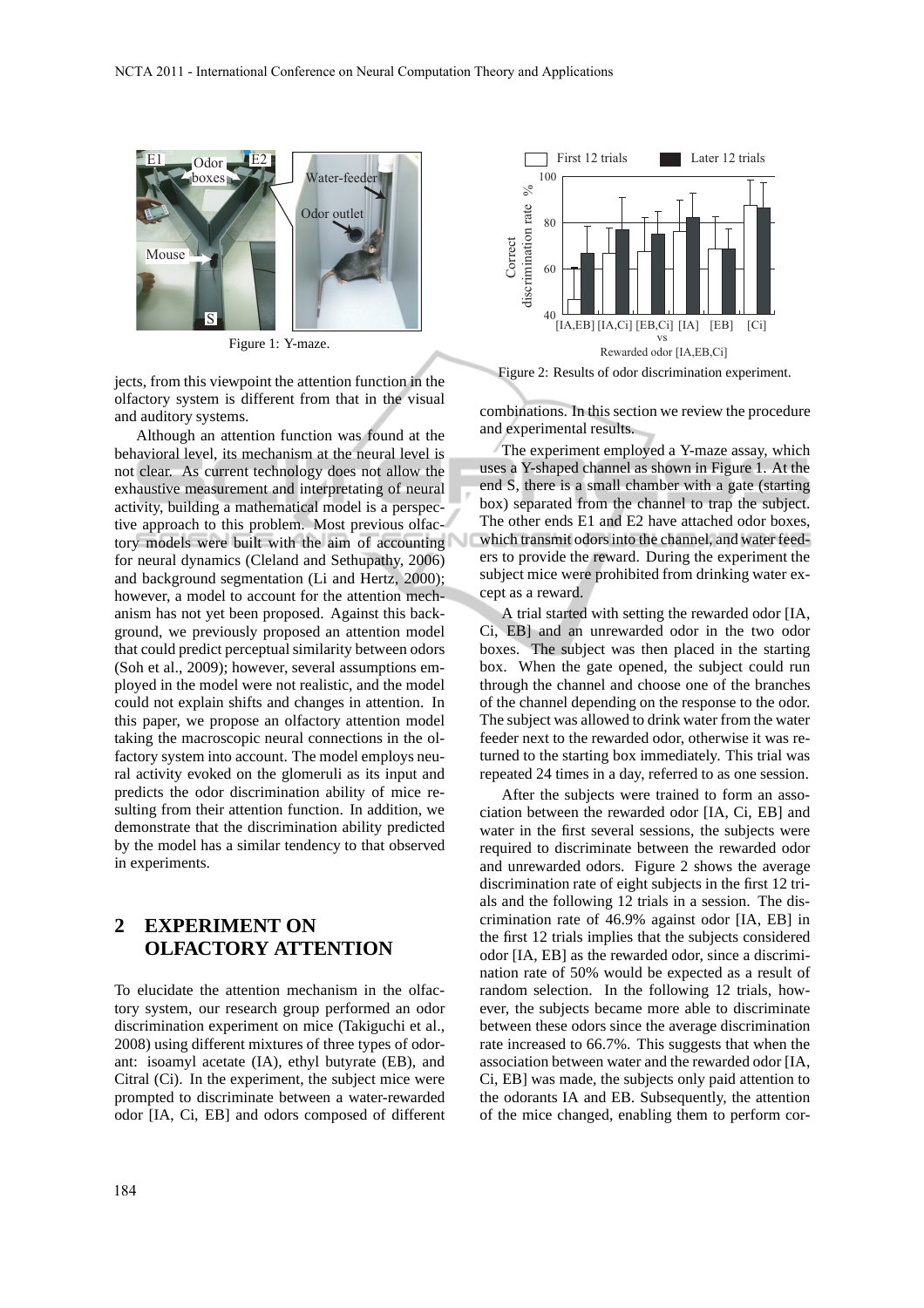

rect discrimination. These results thus confirmed the attention ability of the olfactory system.

Although this experiment illustrated the occurrence of incorrect discrimination caused by attention ability, considering the large number of odorants that exist, paying attention to a few important odorants comprising odors is much more efficient for identifying or discriminating between odors. Despite its importance, the mechanism of attention at the neural level has not been investigated. To explain the attention ability of the olfactory system, a window that extracts local neural activity evoked by odors was assumed (Takiguchi et al., 2008). Discrimination between odors is then performed using only the neural activity included in this window. However, this hypothesis has not been validated.

## **3 STRUCTURE OF THE OLFACTORY SYSTEM**

As the mechanism of attention has not been elucidated in the biological field, partly because of the difficulty of exhaustively measuring and interpretation of neural activity, in this paper, we propose a possible attention model from an engineering approach based on the neural structure of the olfactory system (Mori et al., 2006; Heimer, 1968) and the above hypothesis (Takiguchi et al., 2008). In this section we briefly review the structure of the olfactory system.

Figure 3 shows the basic structure of the olfactory system of mice, which consists of three parts: receptor neurons, the olfactory bulb, and the piriform cortex. Receptor neurons are distributed on the surface of the nasal chamber, expressing a single receptor protein from among thousands of different varieties (Buck and Axel, 1991); each neuron is activated by a specific group of odorants and sends signals to the olfactory bulb.

The olfactory bulb mainly consists of glomeruli, mitral cells, and granular cells. A glomerulus is a round cluster of axon terminals accumulated from receptor neurons. The activity patterns evoked on glomeruli are odor-specific ((Mori et al., 2006; Johnson and Leon, 2000), shown in the lowest part of Figure 3). A mitral cell is an excitatory neuron that receives the output from a glomerulus. Granular cells are inhibitory neurons sending inhibitory signals to the mitral cells. Although mitral cells and granular cells appear to form complex connections, it has been suggested that they form an on-center/off-surround circuit in which neighboring mitral cells excite each other but distant cells inhibit each other (Grossberg, 1976). The mitral cells also transfer signals to the pyramidal cells in the piriform cortex, which then send signals back to the granular cells in the olfactory bulb and indirectly inhibit the mitral cells.

On-center/off-surround connections in the olfactory bulb are well-known neural connections found in sensing systems and typically perform contrast enhancement. In this paper, we consider that these connections have an important role in generating a window of attention to extract neural activity.

### **4 PROPOSED MODEL**

Since several experimental results and mathematical models have suggested that the olfactory bulb has the functions of input normalization and contrast enhancement (Grossberg, 1976; Cleland and Sethupathy, 2006), we modeled the attention function as an interaction between these two functions. However, the interconnections involved in the olfactory system can evoke complex dynamics that prevent us from analyzing attention mechanisms; we thus designed a simple model that makes it possible to focus on spatial neural activity patterns taking the macroscopic connections between neurons into account. In this section, the structure of each layer and the parameter settings of the proposed model are described.

#### **4.1 Structure of the Proposed Model**

Figure 4 shows the structure of the proposed model, which consists of three layers: the input layer, the olfactory bulb layer, and the output layer.

The input layer carries the activity patterns evoked on the glomeruli by odorants  $o_i$  mixed in an odor  $O =$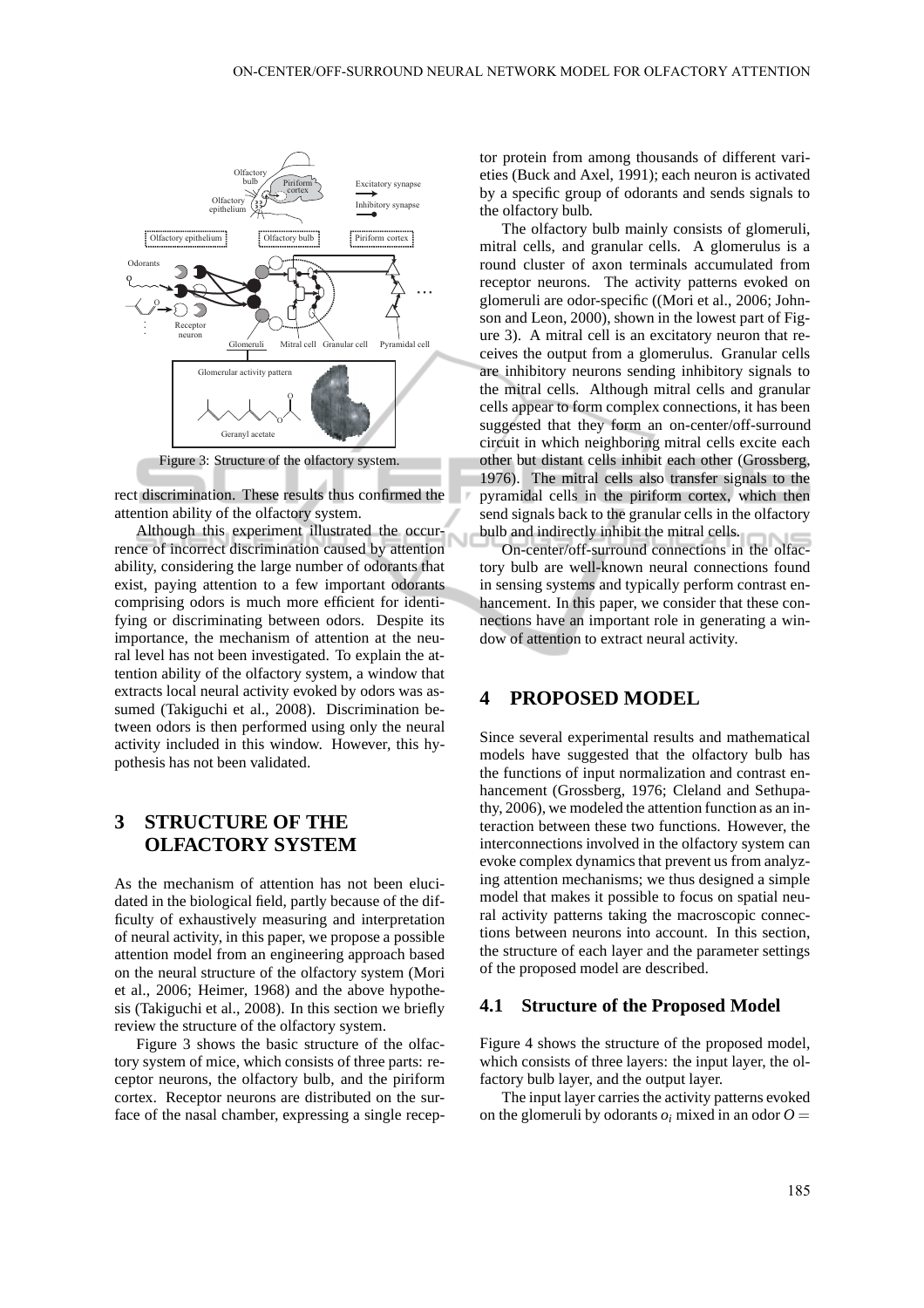

Figure 4: Structure of the proposed model.

 $[o_1, o_2, \ldots, o_N]$ . In this paper, we used the activity patterns measured from actual organisms obtained from an online database (http://gara.bio.uci.edu/). The provided activity patterns were originally in an image file format. To convert each image file into an input, the image is divided into  $L = 1805$  lattice squares approximately corresponding to the number of glomeruli on a mouse's olfactory bulb. Each of the lattice squares is then converted into a value ranging from 0 to 1 depending on the color in the lattice, which corresponds to the activity strength. The activity evoked on the *j*th lattice square by odorant  $o_i$  is thus denoted as  $a_{ij}$ , and the activity pattern is the vector  $a_i \in \mathbb{R}^{1 \times L}$ .

The olfactory bulb layer consists of *L* neuron units. They receive inputs from the input layer as well as inhibitory inputs from the output cortex layer. To realize the functions of normalization and contrast enhancement, this layer employs a neural network model whose structure was previously proposed (Grossberg, 1976), given as

$$
I_j = \sum_{i=1}^N a_{ij},\tag{1}
$$

$$
\dot{u}_j = -Tu_j + (B - u_j)I_j - u_j \left( \sum_{j' \neq j}^{L} w_{j'j} I'_j - H_j \right), \quad (2)
$$

where  $I_j$ ,  $I'_j$  is the input from the input layer, which is the summation of activity strengths evoked by odorants, *u<sup>j</sup>* is the activity of the *j*th neuron unit, *T*,*B*, and *L* are constant coefficients,  $H_j$  is the inhibitory input adjusted by the output layer, and  $w_{j'j}$  is the weight coefficient representing the on-center/off-surround connections as follows;

$$
w_{j'j} = \begin{cases} W, & d < D_e \\ -W, & D_e < d < D_i \\ 0, & d > D_i \end{cases} \tag{3}
$$

Here, *W* is a constant, *d* is the distance between the units, calculated from their corresponding locations on the glomeruli, and the coefficients  $D_e$  and  $D_i$  denote the maximum distances of the on-center excitatory connections and off-surround inhibitory connections that exist, respectively.  $u_i$  at the equilibrium point  $(i<sub>i</sub> = 0)$  is then

$$
u_j = \frac{BI_j}{T + \sum_{D_e < d < D_i} WI_k - \sum_{d < D_e} WI_k - H_j};\tag{4}
$$

thus,  $u_j$  is normalized by the total input of neuron units in the region  $D_e < d < D_i$  and is enhanced by those in the region  $d < D_e$ .

Finally, the output layer calculates the sum of the outputs from the olfactory bulb layer as follows:

$$
u_p = \sum_j w_{jp} f(u_j), \qquad (5)
$$

$$
f(x) = \frac{1}{1 + \exp[-g(x - \theta_p)]},
$$
 (6)

where  $w_{jp}$  is the weight coefficient, and *g* and  $\theta_p$  are the gain and threshold constants of the sigmoid function, respectively. Because the output  $u_p$  is the calculated inner product between the stored pattern and input pattern when an activity pattern is stored in  $w_{in}$ ,  $u_p$  is defined as the correspondence with the stored odor.

#### **4.2 Proposed Attention Process**

To implement the hypothesis that a window extracts a local activity pattern for attention, the weight coefficient  $w_{ip}$  is determined as follows:

$$
w_{jp} = \begin{cases} 0, & u_j(O_r) < \theta_U \\ 1/P, & u_j(O_r) \ge \theta_U \end{cases} , \qquad (7)
$$

where  $O_m$  represents a rewarded odor such as [IA, Ci, EB] used in the odor discrimination experiment.  $u_j(O_r)$  is then the activity pattern of the olfactory bulb layer evoked by odor  $O_r$ ,  $\theta_U$  is the threshold constant for  $u_j$ , and  $P$  is the total number of neuron units in the olfactory bulb layer whose output is greater than  $\theta_{U}$ . This allows the output layer to compare the activity patterns by focusing only on the part activated by odor  $O_r$ , which is expressed in the window of attention.

As observed in the odor discrimination experiment, attention can cause incorrect discrimination. In this case, the window has to be changed. To model this function, we apply the inhibitory input  $H_j$  to the olfactory bulb layer when an odor different from the rewarded odor generates a high output for *up*. The inhibitory input  $H_j$  is thus determined as follows:

$$
H_j = \begin{cases} \beta u_j, & u_p < \theta_P \text{ and } u_j(O_r) \ge \theta_U \\ 0, & \text{otherwise} \end{cases}
$$
, (8)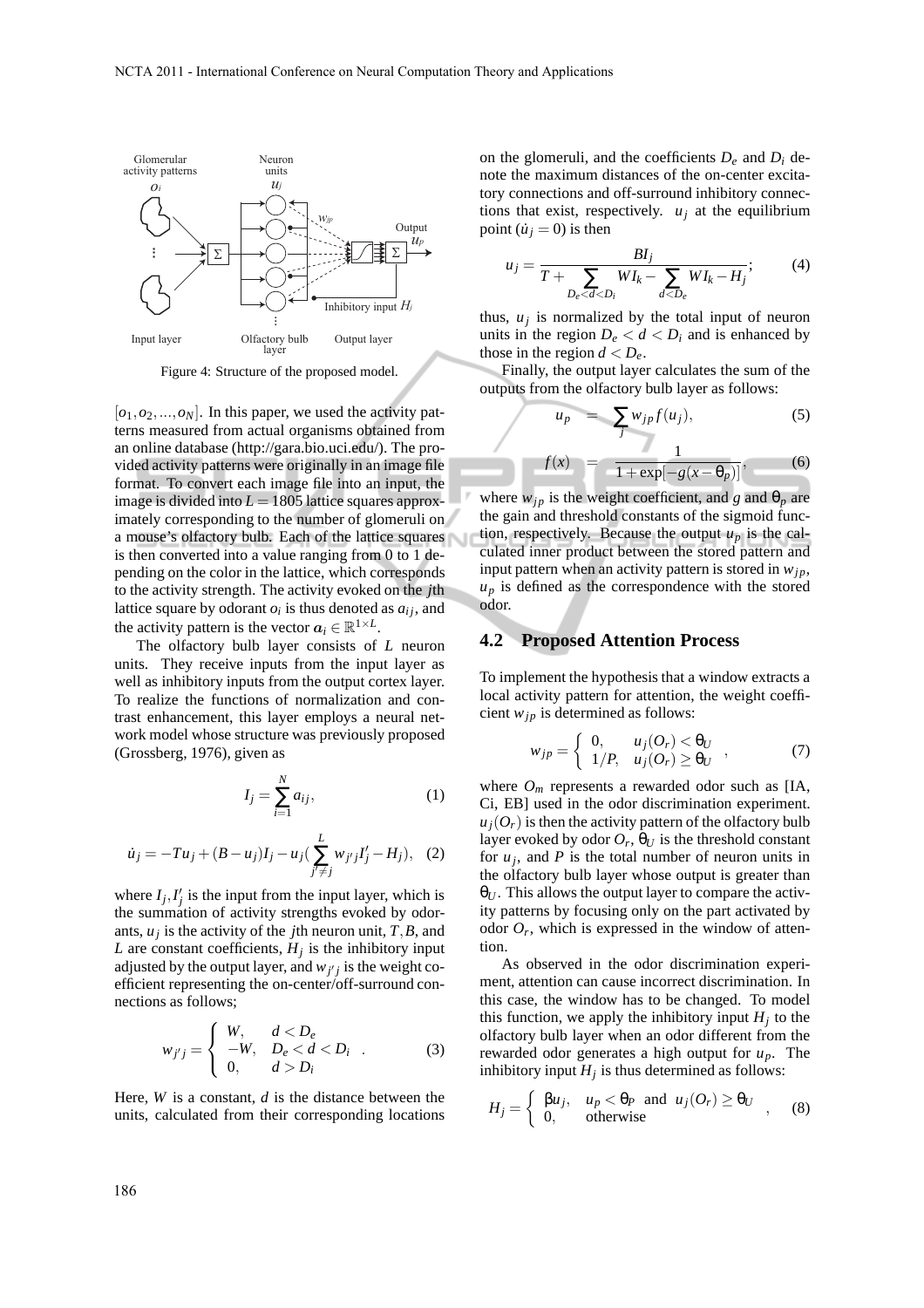

Figure 5: Glomerular activity patterns evoked by the odorants in odor discrimination experiments.

where  $\theta_P$  is the threshold constant for  $u_p$ , and  $\beta$  is a gain coefficient used to determine the strength of *H<sup>j</sup>* . This configuration generates new activity by turning off inhibition from off-surround connections, and the activity produces a new window in accordance with Equation 7.

# **5 SIMULATION**

## **5.1 Simulation Procedure**

The model was validated by performing two sets of discrimination experiments. First, the parameters of the model were adjusted manually in accordance with the experimental results when a combination of IA, EB, and Ci was used. The parameters were then validated by comparison with another set of experimental results using the odorants IA, linaool (Li), and Ci. Finally, the ability to change the attention window was also investigated.

As the input to the model, we used measured glomerular activity patterns evoked by the odorants in the odor discrimination experiment. These were obtained from the database website http://gara.bio.uci.edu/, where the activity patterns are provided as unrolled maps of the spherical surface of the olfactory bulb as shown in Figure 5. However, since the activity pattern for odorant Ci was not in the database, we used the activity pattern predicted from a glomerular activity prediction model (Soh et al., 2011). Figure 5 shows the activity patterns for each odorant.

A comparison between the simulation and experimental results was carried out by defining a metric corresponding to the correct discrimination rate obtained from the experiment on mice described in Section 2. As mentioned in the previous section, the output  $u_p$  represents the correspondence with the stored pattern in weight coefficient  $w_j$ ; we thus used the following metric to represent the correct discrimination rate:



Figure 6: Activity patterns on the olfactory bulb layer for each odorant obtained by simulation.



Figure 7: Attention window and activity patterns filtered by the window.

$$
r = \frac{u_p(O_r)}{u_p(O_r) + u_p(O_u)},\tag{9}
$$

where  $u_p(O_r)$  is the output of the rewarded odor and  $u_p(O_u)$  is that of the unrewarded odor. The parameters were thus adjusted to fit *r* with the correct discrimination rate.

#### **5.2 Results**

**INI** 

First, the parameters were adjusted. Similarly to in the odor discrimination experiment, odor [IA, EB, Ci] was used as the rewarded odor. As a result of simulation, the activity patterns of the olfactory bulb layer shown in Figure 6 were obtained. In addition, Figure 7 shows the attention window, represented by white spots generated by the model, and examples of activity patterns on the olfactory bulb layer filtered by the attention window. This figure demonstrates how a comparison between odors can be made by focusing on the window generated by the model.

Figure 8 shows the values of *r* obtained from the model with adjusted parameters and the correct discrimination rate against each odorant. This figure confirmed that *r* and the correct discrimination rate have a similar tendency, for example, the lowest correct discrimination rate was observed when odor [IA EB] was the unrewarded odor. These results confirmed that the model focused attention on the activity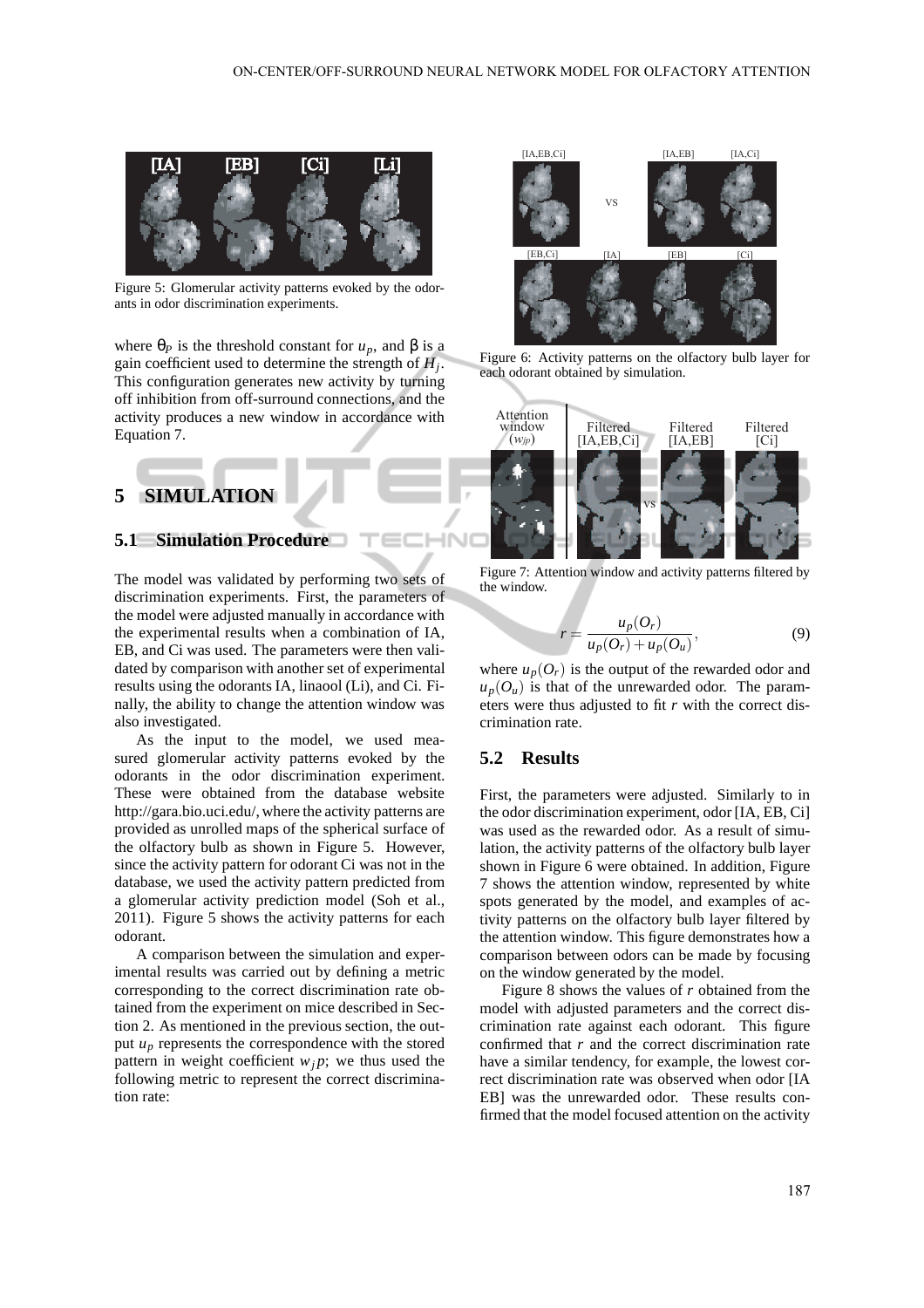

Figure 8: Comparison of attention between model and mice. (rewarded odor: IAEBCi).



(rewarded odor: IALiCi). - 200

evoked by [IA EB], as observed in the odor discrimination experiment. The adjusted parameters were as follows.

• Olfactory bulb layer  $T = 0.1, B = 2.0,$ 

 $D_e = 3.0, D_i = 10.0, W = 0.012$ • Output layer  $g = 0.03, \theta_p = 0.7$ 

Using the adjusted parameters, a simulation was performed with another odor set, where odor [IA, Li, Ci] was used as the rewarded odor. Figure 9 shows the values of *r* obtained from the model and the correct discrimination rate of mice against each odorant. From the figure, we can confirm that the proposed model and the mice have a similar tendency that both focused attention on odorant [IA].

We then tested the ability to change the attention window by applying an inhibitory input  $H_j$  to the olfactory bulb layer. Since the discrimination ability of the mice improved in the later 12 trials as described in Section 2, we also investigated whether the value of *r* increases when the attention window is changed. For this simulation, we set [IA, EB, Ci] as the rewarded odor. Figure 10 shows the changes in the attention window with increasing strength of the inhibitory input (parameter β). From the figure, we can confirm that the window changed with increasing β. We also confirmed that when β was increased from 0 to 0.3, *r* increased from approximately 0.48 to 0.72. These results confirmed the ability to change the attention



Figure 10: Changes in attention window (white spots).

window, as observed in the odor discrimination experiment on mice.

# **6 CONCLUSIONS**

We proposed an attention model for the olfactory system assuming the existence of an attention window generated by normalization and contrast enhancement processes in the olfactory bulb. A possible learning mechanism was also proposed in which an inhibitory signal is applied to the olfactory bulb, which modifies the attention window. Although the model only considered the macroscopic structure of the olfactory system, a comparison with the correct discrimination rate of mice confirmed the attention ability of the model.

The correct discrimination rate can also be interpreted in terms of the perceptual characteristics of mice as the Y-maze experiment is a type of sensory evaluation assay. The proposed model can thus be applied as an artificial sensory evaluation method. As a future work we are planning to increase the odorant set to validate and improve the model. We are also considering applying the model to predict the perceptual characteristics of human olfaction.

## **ACKNOWLEDGMENTS**

This work was supported by Grant-in-Aid for Japan Society for the Promotion of Science Fellows (23·10869).

### **REFERENCES**

- Broadbent, D. E. (1958). *Perception and Communication*. New York: Pergamon.
- Buck, L. and Axel, R. (1991). A novel multigene family may encode odorant receptors: a molecular basis for odor recognition. *Cell*, 65:175–187.
- Cleland, T. A. and Sethupathy, P. (2006). Nontopographical contrast enhancement in the olfactory bulb. *BMC Neurosci*, 7:7.